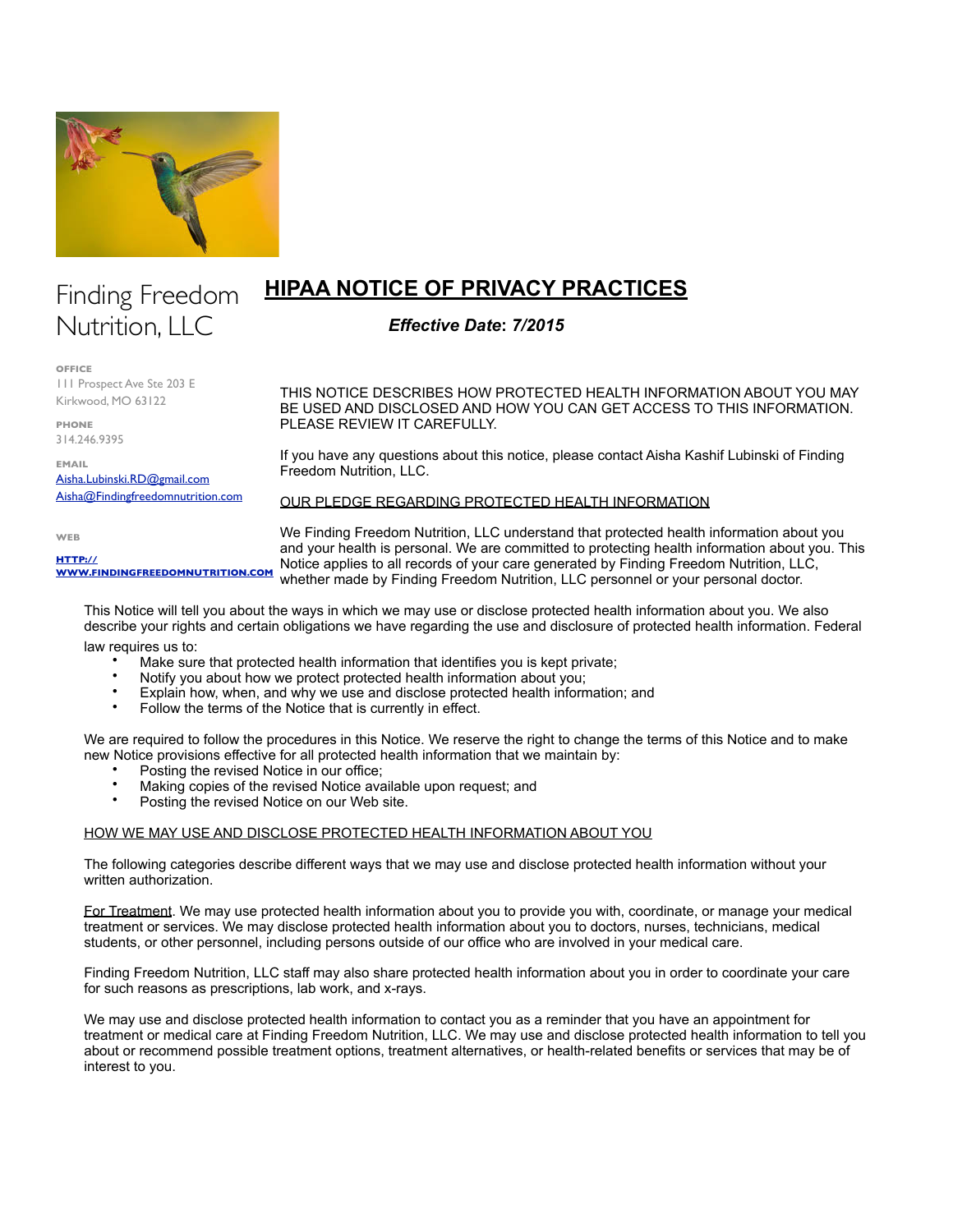For Payment for Services. We may use and disclose protected health information about you so that the treatment and services you receive at Finding Freedom Nutrition, LLC may be billed to and payment may be collected from you, an insurance company, or a third party. For example, we may need to give your health plan information about nutrition services you received at [Finding Freedom Nutrition, LLC so your health plan will pay us or reimburse you for the service. We may also tell your health plan about the nutrition services you are going to receive to obtain prior approval or to determine whether your plan will cover the treatment.

As Required by Law. We will disclose protected health information about you when required to do so by federal, state, or local law.

Research. We may disclose your protected health information to researchers when their research has been approved by an institutional review board or privacy board that has reviewed the research proposal and established protocols to ensure the privacy of your information. We may permit researchers to review records to help identify patients who may be included in their research projects or for similar purposes as long as the researchers do not remove or take a copy of any health information.

To Avert a Serious Threat to Health or Safety.. We may use and disclose protected health information when necessary to prevent a serious threat to your health and safety or the health and safety of the public or another person.

We may also disclose protected health information about you to a government authority if we reasonably believe that you are a victim of abuse, neglect, or domestic violence. We will only disclose this type of information to the extent required by law, and we will only disclose it if (a) you agree to the disclosure, or (b) the disclosure is allowed by law and we believe it is necessary to prevent or lessen a serious and imminent threat to you or another person.

Judicial and Administrative Proceedings. We may disclose your protected health information in response to a court or administrative order. We may also disclose your protected health information in response to a subpoena, discovery request, or other lawful process by someone else involved in the dispute, but only if efforts have been made, either by us or the requesting party, to tell you about the request or to obtain an order protecting the information requested.

Business Associates. We may disclose information to business associates who perform services on our behalf (such as billing companies). However, we require that these associates appropriately safeguard your information. Our business associates are obligated to protect the privacy of your information and are not allowed to use or disclose any information other than as specified in our contract.

Public Health. As required by law, we may disclose your protected health information to public health or legal authorities charged with preventing or controlling disease, injury, or disability.

Health Oversight Activities. We may disclose protected health information to a health oversight agency for activities authorized by law. These activities include audits, investigations, and inspections, as necessary for licensure and for the government to monitor the health care system, government programs, and compliance with civil rights laws.

Law Enforcement. We may release protected health information as required by law, or in response to an order or warrant of a court, a subpoena, or an administrative request. We may also disclose protected health information in response to a request related to identification or location of an individual, a victim of crime, a decedent, or a crime on the premises.

Organ and Tissue Donation. If you are an organ donor, we may release protected health information to an organ donation bank or to organizations that handle organ procurement or organ, eye, or tissue transplantation, as necessary to facilitate organ or tissue donation and transplantation.

Special Government Functions. If you are a member of the armed forces, we may release protected health information about you if it relates to military and veterans activities. We may also release your protected health information for national security and intelligence purposes, protective services for the President, and medical suitability or determinations made by the Department of State.

Coroners, Medical Examiners, and Funeral Directors. We may release protected health information to a coroner or medical examiner. This release may be necessary, for example, to identify a deceased person or determine the cause of death. We may also disclose protected health information to funeral directors, consistent with applicable laws, to enable them to carry out their duties.

Correctional Institutions and Other Law Enforcement Custodial Situations. If you are an inmate of a correctional institution or under the custody of a law enforcement official, we may release protected health information about you to the correctional institution or law enforcement official as necessary for your or another person's health and safety.

Worker's Compensation. We may disclose protected health information as necessary to comply with laws relating to worker's compensation or other similar programs established by law.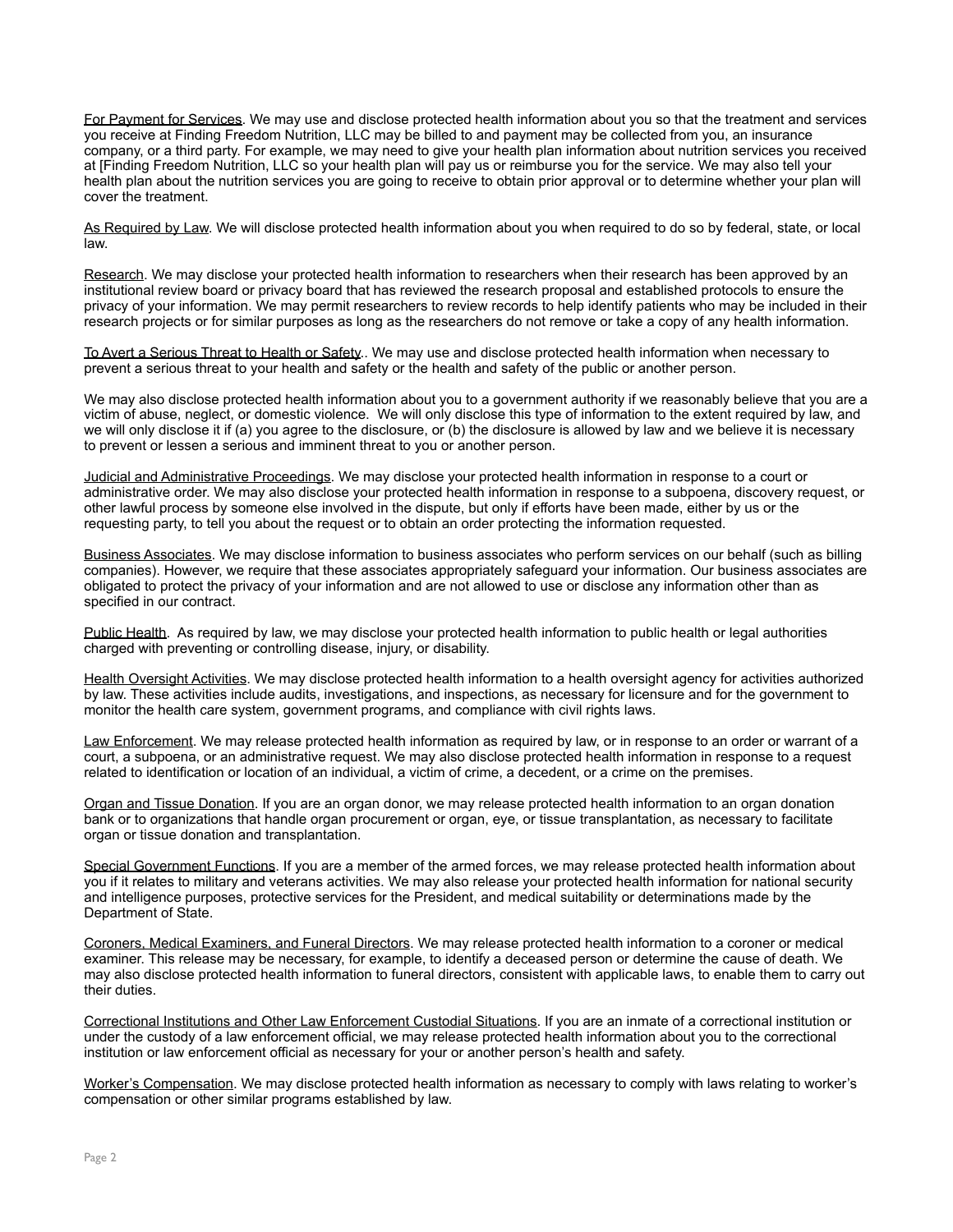Food and Drug Administration (FDA). We may disclose to the FDA, or persons under the jurisdiction of the FDA, protected health information relative to adverse events with respect to drugs, foods, supplements, products, and product defects, or postmarketing surveillance information to enable product recalls, repairs, or replacement.

Fundraising. We may also contact you as part of fundraising efforts. You have the right to opt out of receiving such communications.

# YOU CAN OBJECT TO CERTAIN USES AND DISCLOSURES

Unless you object, or request that only a limited amount or type of information be shared, we may use or disclose protected health information about you in the following circumstances:

- We may share with a family member, relative, friend or other person identified by you protected health information that is directly relevant to that person's involvement in your care or payment for your care. We may also share information to notify these individuals of your location, general condition, or death.
- We may share protected health information with a public or private agency (such as the American Red Cross) for disaster relief purposes. Even if you object, we may still share this information if necessary under emergency circumstances.

If you would like to object to use and disclosure of protected health information in these circumstances, please call or write to the contact person listed on page 1 of this Notice.

## YOUR RIGHTS REGARDING PROTECTED HEALTH INFORMATION ABOUT YOU

You have the following rights regarding protected health information that we maintain about you:

Right to Inspect and Copy. You have the right to inspect and copy protected health information that may be used to make decisions about your care or payment for your care. If we maintain your protected health information electronically, you can request that we provide access in an electronic form and format that is readily producible, or in a form and format agreed to by us.

To inspect and copy protected health information that may be used to make decisions about you, you must submit your request in writing to Aisha Kashif Lubinski, RD, LD. If you request a copy of the information, we may charge a fee for the costs of copying, mailing, or supplies associated with your request. We may not charge you a fee if you need the information for a claim for benefits under the Social Security Act or any other state or federal needs-based benefit program. We will respond to your request no later than 30 days after we receive it. There are certain situations in which we are not required to comply with your request. In these circumstances, we will respond to you in writing, stating why we will not grant your request and describe any rights you may have to request a review of our denial.

Right to Amend. If you feel that protected health information we have about you is incorrect or incomplete, you may ask us to amend or supplement the information.

To request an amendment, your request must be made in writing and submitted to Aisha Kashif Lubinski, RD LD. In addition, you must provide a reason that supports your request. We will act on your request for an amendment no later than 60 days after we receive it.

We may deny your request for an amendment if it is not in writing or does not include a reason to support the request. In these circumstances, we will provide a written denial stating why we will not grant your request. In addition, we may deny your request if you ask us to amend information that:

- Was not created by us, unless the person or entity that created the information is no longer available to make the amendment;
- Is not part of the protected health information kept by Finding Freedom Nutrition, LLC;
- Is not part of the information that you would be permitted to inspect and copy; or
- We believe is accurate and complete.

Right to an Accounting of Disclosures. You have the right to request an "accounting of disclosures." This is a list of the disclosures we made of protected health information about you.

To request this list of disclosures, you must submit your request in writing to Aisha Kashif Lubinski, RD LD. You may ask for disclosures made within the six years before your request. The first list you request within a 12-month period will be free. For additional lists in that 12-month period, we may charge you for the costs of providing the list. We are required to provide a list of all disclosures except the following:

- Disclosures made for your treatment;
- Those used for billing and collection of payment for your treatment;
- Those related to health care operations;
- Those made to you or requested by you, or those that you authorized;